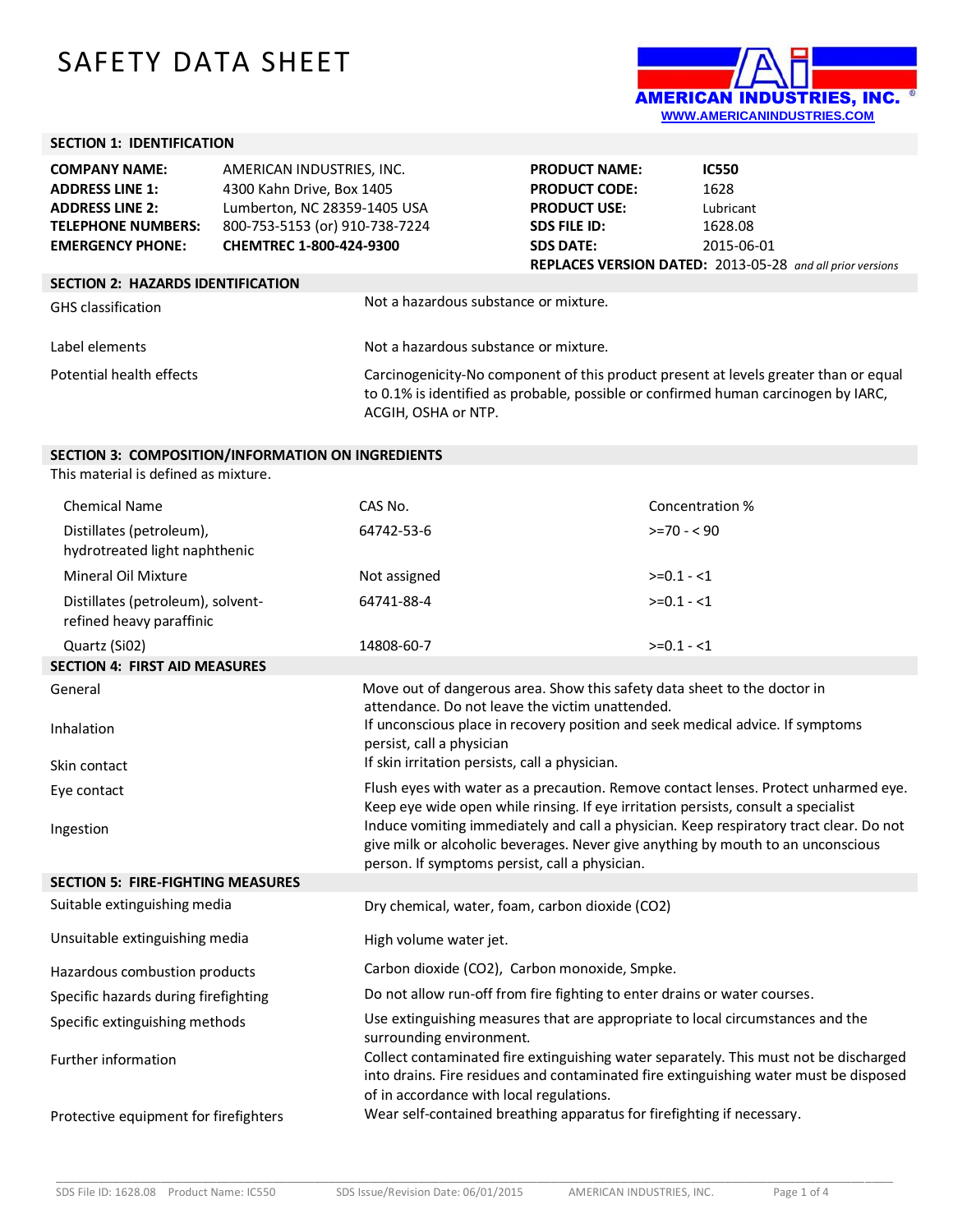| <b>SECTION 6: ACCIDENTAL RELEASE MEASURES</b>            |                                                                                                                                                                                                                                                                                                                                                                                                             |
|----------------------------------------------------------|-------------------------------------------------------------------------------------------------------------------------------------------------------------------------------------------------------------------------------------------------------------------------------------------------------------------------------------------------------------------------------------------------------------|
| <b>Environmental precautions</b>                         | Prevent product from entering drains. Prevent further leakage or spillage if safe to do<br>so. If the product contaminates rivers and lakes or drains inform respective<br>authorities                                                                                                                                                                                                                      |
| Methods and materials for containment and<br>cleaning up | Soak up with inert absorbent material (e.g. sand, silica gel, acid binder, universal<br>binder, sawdust). Keep in suitable closed container for disposal.                                                                                                                                                                                                                                                   |
| <b>SECTION 7: HANDLING AND STORAGE</b>                   |                                                                                                                                                                                                                                                                                                                                                                                                             |
| Advice on safe handling<br>Conditions for safe storage   | Do not breathe vapors/dust. For personal protection see section 8. Smoking, eating<br>and drinking should be prohibited in the application area. Dispose of rinse water in<br>accordance with local and national regulations.<br>Keep container tightly closed in a dry and well-ventilated place. Containers which are<br>opened must be carefully resealed and kept upright to prevent leakage Electrical |
| Materials to avoid                                       | installations / working materials must comply with the technological safety standards.<br>Oxidizing agents.                                                                                                                                                                                                                                                                                                 |
| SECTION 8: EXPOSURE CONTROLS/PERSONAL PROTECTION         |                                                                                                                                                                                                                                                                                                                                                                                                             |
| Components with workplace control parameters             |                                                                                                                                                                                                                                                                                                                                                                                                             |
| Personal protective equipment                            |                                                                                                                                                                                                                                                                                                                                                                                                             |
| Hand protection remarks                                  | The suitability for a specific workplace should be discussed with the producers of the                                                                                                                                                                                                                                                                                                                      |
| Eye protection                                           | protective gloves.<br>Eye wash bottle with pure water. Tightly fitting safety goggles                                                                                                                                                                                                                                                                                                                       |
| Skin/body protection                                     | Impervious clothing. Choose body protection according to the amount and                                                                                                                                                                                                                                                                                                                                     |
| Hygiene measures                                         | concentration of the dangerous substance at the work place.<br>When using do not eat or drink. When using do not smoke. Wash hands before<br>breaks and at the end of workday.                                                                                                                                                                                                                              |
| <b>SECTION 9: PHYSICAL AND CHEMICAL PROPERTIES</b>       |                                                                                                                                                                                                                                                                                                                                                                                                             |
| Appearance                                               |                                                                                                                                                                                                                                                                                                                                                                                                             |
| Physical state                                           | Gel                                                                                                                                                                                                                                                                                                                                                                                                         |
| Color                                                    | Dark Green                                                                                                                                                                                                                                                                                                                                                                                                  |
| Odor                                                     | Oily                                                                                                                                                                                                                                                                                                                                                                                                        |
| Odor Threshold                                           | Not available                                                                                                                                                                                                                                                                                                                                                                                               |
| <b>Boiling point</b><br>pH                               | Not applicable                                                                                                                                                                                                                                                                                                                                                                                              |
| Melting point/freezing point                             | Not applicable<br>Not applicable                                                                                                                                                                                                                                                                                                                                                                            |
| Flash point                                              | 204°C (399.2°F)                                                                                                                                                                                                                                                                                                                                                                                             |
| Lower and upper flammability limits                      | No data available                                                                                                                                                                                                                                                                                                                                                                                           |
| Vapor pressure                                           | <0.01 hPa                                                                                                                                                                                                                                                                                                                                                                                                   |
| Relative Vapor density                                   | Not available                                                                                                                                                                                                                                                                                                                                                                                               |
| Density                                                  | 1 g/cm <sup>3</sup>                                                                                                                                                                                                                                                                                                                                                                                         |
| Water solubility                                         | Negligible                                                                                                                                                                                                                                                                                                                                                                                                  |
| Partition coefficient:n-octanol/water                    | Not available                                                                                                                                                                                                                                                                                                                                                                                               |
| Auto-ignition temperature                                | Not determined                                                                                                                                                                                                                                                                                                                                                                                              |
| Thermal decomposition                                    | Not available                                                                                                                                                                                                                                                                                                                                                                                               |
| Viscosity, dynamic                                       | Not available                                                                                                                                                                                                                                                                                                                                                                                               |
| Viscosity, kinematic                                     | >10,000 mm2/s (40°C) (104°F)                                                                                                                                                                                                                                                                                                                                                                                |
| <b>SECTION 10: STABILITY AND REACTIVITY</b>              |                                                                                                                                                                                                                                                                                                                                                                                                             |
| Reactivity                                               | Stable. No decomposition of stored and applied as directed.                                                                                                                                                                                                                                                                                                                                                 |
| Chemical stability                                       | Stable under normal conditions. No decomposition of stored and applied as directed.                                                                                                                                                                                                                                                                                                                         |
| Possibility of hazardous reactions                       | No decomposition of stored and applied as directed.                                                                                                                                                                                                                                                                                                                                                         |
| Conditions to avoid                                      | No data available.                                                                                                                                                                                                                                                                                                                                                                                          |
| Incompatible materials                                   | No data available.                                                                                                                                                                                                                                                                                                                                                                                          |
| Hazardous decomposition products                         | Organic substances, carbon oxides.                                                                                                                                                                                                                                                                                                                                                                          |
| SECTION 11: TOXICOLOGICAL INFORMATION                    |                                                                                                                                                                                                                                                                                                                                                                                                             |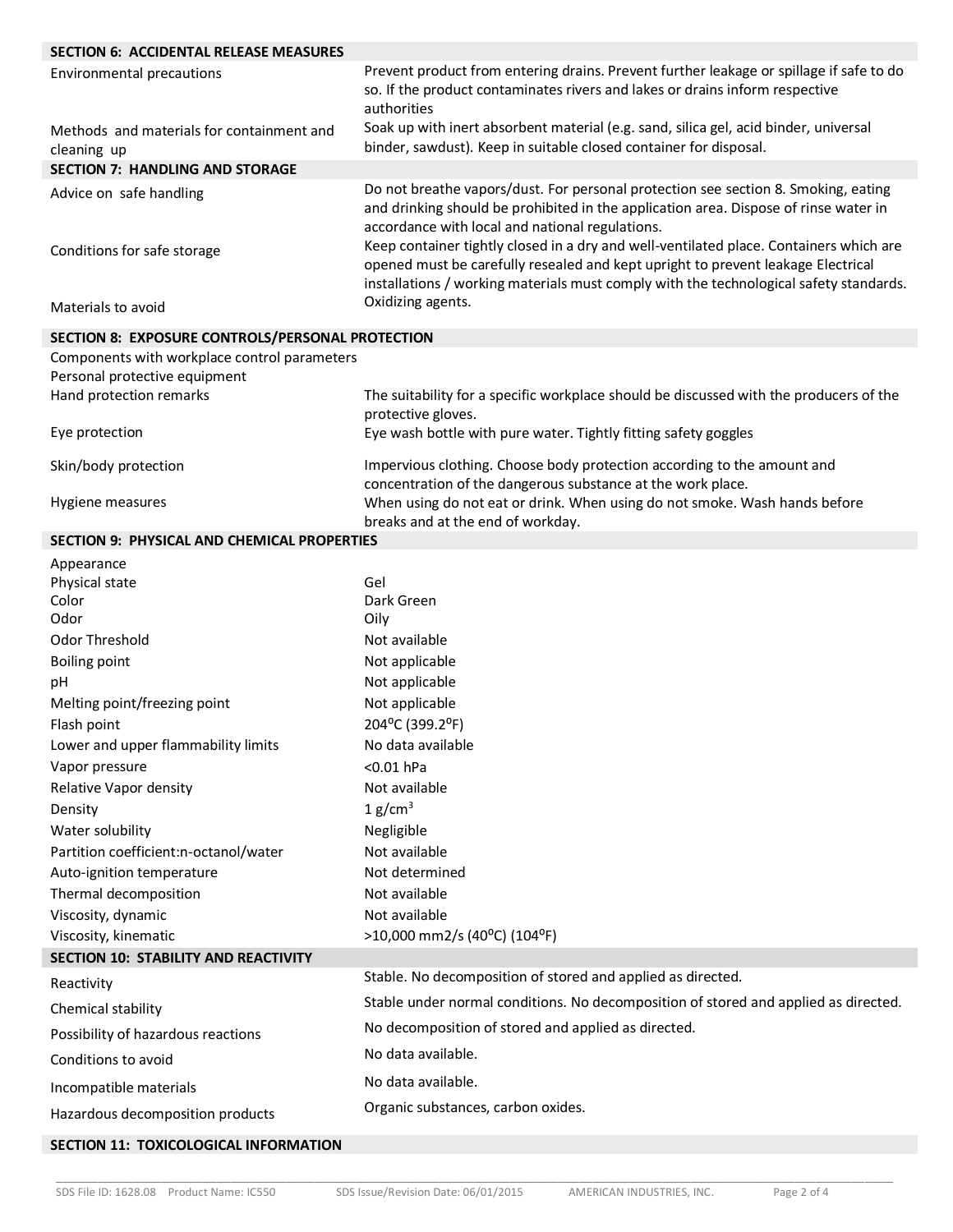| No data available.<br>40 CFR Protection of Environment; Part 82 Protection of Stratospheric Ozone - CAA<br>Section 602 Class I Substances.<br>This product neither contains, nor was manufactured with a Class I or Class II ODS as<br>defined by the U.S. Clean Air Act Section 602 (40 CFR 82, Subpt. A, App.A + B).<br>An environmental hazard cannot be excluded in the event of unprofessional<br>handling or disposal. Harmful to aquatic life with long lasting effects. |  |  |  |
|---------------------------------------------------------------------------------------------------------------------------------------------------------------------------------------------------------------------------------------------------------------------------------------------------------------------------------------------------------------------------------------------------------------------------------------------------------------------------------|--|--|--|
|                                                                                                                                                                                                                                                                                                                                                                                                                                                                                 |  |  |  |
|                                                                                                                                                                                                                                                                                                                                                                                                                                                                                 |  |  |  |
|                                                                                                                                                                                                                                                                                                                                                                                                                                                                                 |  |  |  |
|                                                                                                                                                                                                                                                                                                                                                                                                                                                                                 |  |  |  |
|                                                                                                                                                                                                                                                                                                                                                                                                                                                                                 |  |  |  |
|                                                                                                                                                                                                                                                                                                                                                                                                                                                                                 |  |  |  |
|                                                                                                                                                                                                                                                                                                                                                                                                                                                                                 |  |  |  |
|                                                                                                                                                                                                                                                                                                                                                                                                                                                                                 |  |  |  |
| No data available.                                                                                                                                                                                                                                                                                                                                                                                                                                                              |  |  |  |
|                                                                                                                                                                                                                                                                                                                                                                                                                                                                                 |  |  |  |
| Partition coefficient: n-octanol water<br>log POW: 5                                                                                                                                                                                                                                                                                                                                                                                                                            |  |  |  |
| Partition coefficient: n-octanol/water<br>Remarks-no data available                                                                                                                                                                                                                                                                                                                                                                                                             |  |  |  |
|                                                                                                                                                                                                                                                                                                                                                                                                                                                                                 |  |  |  |
|                                                                                                                                                                                                                                                                                                                                                                                                                                                                                 |  |  |  |
| No data available.                                                                                                                                                                                                                                                                                                                                                                                                                                                              |  |  |  |
|                                                                                                                                                                                                                                                                                                                                                                                                                                                                                 |  |  |  |
| No data available.                                                                                                                                                                                                                                                                                                                                                                                                                                                              |  |  |  |
|                                                                                                                                                                                                                                                                                                                                                                                                                                                                                 |  |  |  |
| No data available.                                                                                                                                                                                                                                                                                                                                                                                                                                                              |  |  |  |
| No data available.                                                                                                                                                                                                                                                                                                                                                                                                                                                              |  |  |  |
| No data available.                                                                                                                                                                                                                                                                                                                                                                                                                                                              |  |  |  |
|                                                                                                                                                                                                                                                                                                                                                                                                                                                                                 |  |  |  |
| No data available.                                                                                                                                                                                                                                                                                                                                                                                                                                                              |  |  |  |
| No data available.                                                                                                                                                                                                                                                                                                                                                                                                                                                              |  |  |  |
|                                                                                                                                                                                                                                                                                                                                                                                                                                                                                 |  |  |  |
| Not classifiable as a human carcinogen.                                                                                                                                                                                                                                                                                                                                                                                                                                         |  |  |  |
|                                                                                                                                                                                                                                                                                                                                                                                                                                                                                 |  |  |  |
|                                                                                                                                                                                                                                                                                                                                                                                                                                                                                 |  |  |  |
|                                                                                                                                                                                                                                                                                                                                                                                                                                                                                 |  |  |  |
| No data available.                                                                                                                                                                                                                                                                                                                                                                                                                                                              |  |  |  |
| No data available.                                                                                                                                                                                                                                                                                                                                                                                                                                                              |  |  |  |
|                                                                                                                                                                                                                                                                                                                                                                                                                                                                                 |  |  |  |
|                                                                                                                                                                                                                                                                                                                                                                                                                                                                                 |  |  |  |
|                                                                                                                                                                                                                                                                                                                                                                                                                                                                                 |  |  |  |
| No data available.                                                                                                                                                                                                                                                                                                                                                                                                                                                              |  |  |  |
|                                                                                                                                                                                                                                                                                                                                                                                                                                                                                 |  |  |  |
| No data available.                                                                                                                                                                                                                                                                                                                                                                                                                                                              |  |  |  |
| No data available.                                                                                                                                                                                                                                                                                                                                                                                                                                                              |  |  |  |
|                                                                                                                                                                                                                                                                                                                                                                                                                                                                                 |  |  |  |